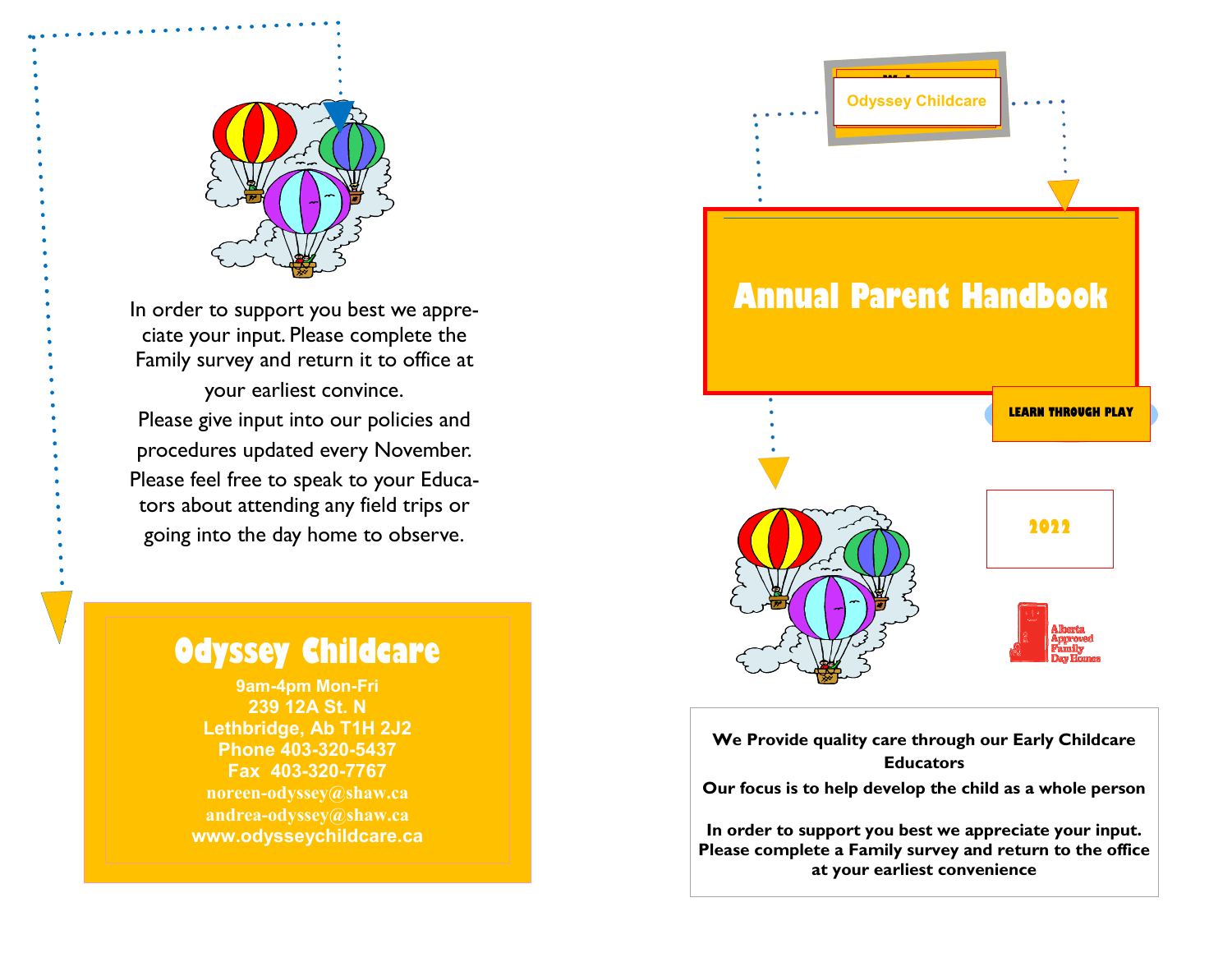## Page 2 **Table of Contents**

**What to expect** 

| Our Educators (Early Childcare Educators) 12. |  |
|-----------------------------------------------|--|
|                                               |  |
|                                               |  |
|                                               |  |
|                                               |  |
|                                               |  |
|                                               |  |
|                                               |  |
|                                               |  |
|                                               |  |
|                                               |  |
|                                               |  |
|                                               |  |
|                                               |  |
|                                               |  |
|                                               |  |

#### **\*\*\*Please see end page for contact information**

For any emergency calls outside office hours, you may leave a message on voice mail, (this is checked often through out the evenings and weekends)

For questions on your account, subsidy, concerns, or for any resource you may want to obtain, please contact the office during office hours.

For Subsidy renewal or concerns, please contact the Alberta Works at 1-877-644-9992 or fax 381-5791. You may also go down to the office at 333-200  $5<sup>th</sup>$  Ave South, Lethbridge, Alberta. T1J 4L1

If there are any reasons such as late arrival, absence, subbing information, child directed concerns or milestones, please contact your Educator. If necessary your Educator will contact the office with this information. You may also contact the office if needed.

For concerns outside the Agency's capabilities please contact Southwest Child and Family Services (Licensing) @ 403-381-5316 or fax at 403-381-5791. Please contact the Agency prior to Southwest Child and Family Services (Licensing), to be sure the matter at hand is outside of our jurisdiction.

Child Abuse Hotline—1-800-387-5437 (KIDS) Family Violence—403-310-1818 (toll free 24 hours) Alberta Supports Contact Center—1-877-644-9992 ext 2 Alberta Government Contact—403-310-0000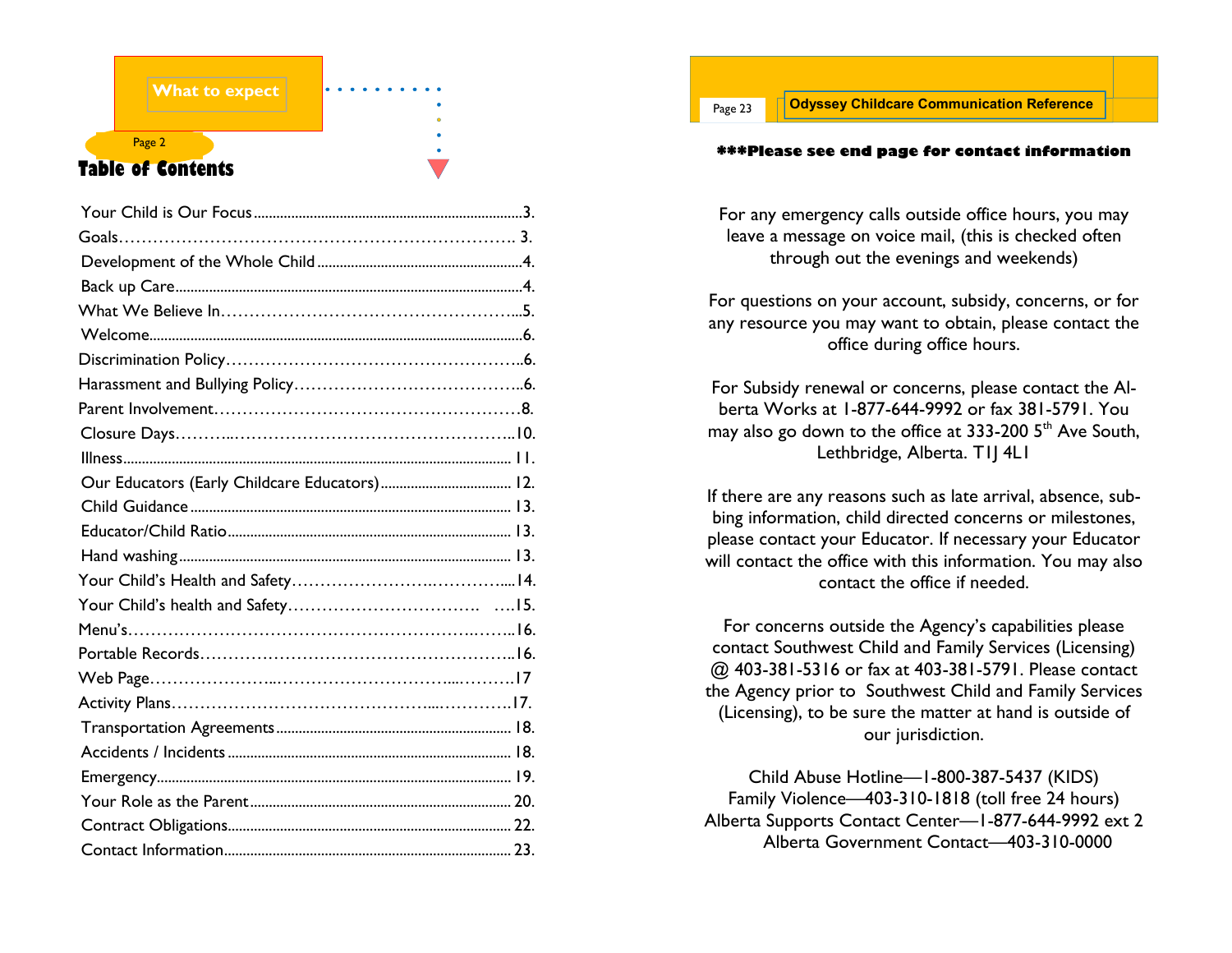#### **Payments**

The Parent Portion of the fee, is due on the **1st of every month**. You will receive a monthly invoice with subsidy amounts and monthly contract amount. Also in writing how much you owe for your payment. You can use debit, MC/VISA, Cheque or Cash. We also accept email transfers. If you happen to be late (past the  $5<sup>th</sup>$  of the month), there will be a \$50.00 late fee added to your balance. We regretfully need to enforce a termination policy pertaining to late payments. If we have not heard from the Parent by the  $10<sup>th</sup>$  of the month, we will call default on the contract (you will no longer have childcare), and the file will be sent to collections. Payment arrangements are accepted, however strictly by the discretion of the Program Director. Please see contact info and office hours to access administration.

## **Contract Obligations**

 We believe every child is unique in his/her needs. That's why we give the first 30 days as a trial, for both Child (ren) and Educator. If for any reason within the first 30 days of contract either party feels it's not a good fit, we will work hard to find a better suited home for the child (ren). After the grace period we expect 30 days notice to any change in attendance, whether this is a holiday, or termination. If for some reason the notice to terminate is less than 30 days, the Parent is still responsible for the full contract amount.

 \*\*\*Please keep the office up to date on all personal information, phone numbers, address, subsidy amounts, etc.

Each contract is unique in regards to fees and dynamics. If any information changes on your contract, please make an appointment to make these changes, your contractfees may be affected. Thank you!



- Every Parent will be encouraged to take time selecting a Day Home. The Agency will strive to offer choices that provide as many similarities to the child's own family and community as possible.
- Children will be encouraged to make choices of their own as to preference of play activities. It is our intention that each day home have adequate play opportunities for the children to choose from, as well as make those choices a positive experience to enhance self esteem.
- We believe that 90% of nutrition will be consumed during a normal Day Home day and proper nutrition is imperative for a child's development and growth. The Agency will ensure that the Educators are trained in the proper nutrition requirements for the children in the Day Home.
- The Agency has an open door policy for both the Parents and the Educators, whom we encourage to call us if a concern arises. Should a dispute occur in the day home, the Director will meet with all interested parties, in order to resolve any issue(s).

## **Goals:**

- It is the Agency's belief that each child deserves the opportunity to develop as a whole individual. Our objective is to encourage emotional, social, physical, creative and intellectual growth through intentionally planned, self directed play experiences. These opportunities will be offered frequently throughout the day both in the in door and outdoor environment.
- **Intellectual** growth will be challenged through the use of cognitive centers and activities, according to each child's developmental stage. Each week a cognitive activity will be offered targeting various aspects of the developmental area. The activities in this area could be sorting, observations, problem solving, math skills and communication skills. Each Day Home will have a cognitive area available which will offer opportunities for all age levels.
- **Physical growth**, which is an individual process, will be encouraged through the use of appropriate centers and monthly Activity Plans. Daily outings, weather permitting, will work to enhance large muscle growth. Each Educator will have a variety of equipment for children of all age groups to choose through out the day. The ratio of children to space will be closely monitored to ensure that there is adequate room for their development.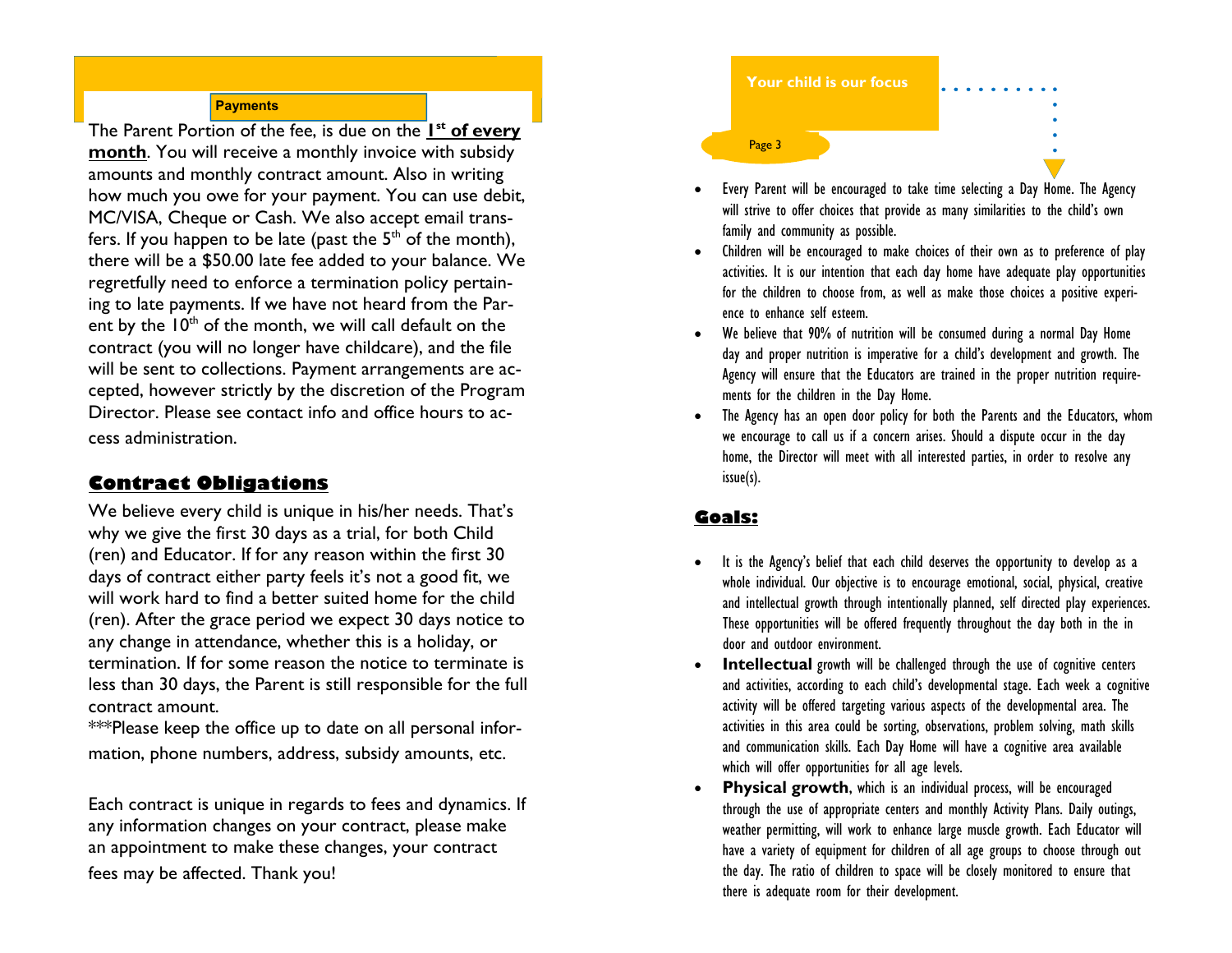

- **Social skills** will be positively developed by the Agency and Educator. Development and encouragement of communication will help the children to verbalize their emotions, as opposed to reacting to feelings. The Educator will assist children in learning the difference between appropriate and inappropriate behavior through various activities and redirection. Educators will learn how to effectively develop positive behavior in children and how to combat any negative situations.
- **Emotional development** will become a positive experience through a variety of activities that target emotions. The child will be encouraged to discuss emotions; what causes them and what reactions they cause. A creative atmosphere will enable the Educator to find learning opportunities. They will be able to use these opportunities in his/her ideal circumstance.
- The Agency will ensure Parent, Educator and Agency communication by daily journaling, documenting not only custodial care but developmental care as well.
- The Agency will create a monthly newsletter for the Educators and emails to Parents, to help keep them updated and informed of community events.
- As potential Educators apply to open Day Homes with our Agency, we will ensure our high standards by closely monitoring our approval procedures.
- The agency has Educator profiles on all Educators if a parent would like to view their Educators please contact the office and make an appointment or view them on our website at odysseychildcare.ca

#### Odyssey will provide a back up Educator if the following should occur:

1. Educator needs to close for any reason\*\* In an excess emergency we may be unable to provide back up care, you will be offered a reimbursement, possible if this situation occurs. Your Educator will ask you to sign a waiver form when she closes and you can choose to access the back up care or decline. For most subbing we usually do not offer reimbursement unless previously agreed upon between all three parties.

All subbing is done through the office to ensure confidentiality and maintain ratio's.

If a reimbursement is agreed upon it will be credited to the following month invoice. This does not apply to Educator holiday policies. Whenever subbing is provided the parent must give permission in writing on the sub permission form.



Among the documents already mentioned (Attendance Sheets and Closure days), the Educators will have a few other important documents posted on their bulletin board. This will include a menu, First Aid Certificate, Health and Safety Checklist, Universal Health Precautions, Daily Routine, Hours of Operation, Journal, Activity Plan (or Interest based Web Plan). You will also notice a Red Door sign in their window or bulletin board.

 We admire the relationships our Educators have with the children. These documents help you to be involved with daily interactions. We have also found that accurate documentation of the children, helps us recognize milestones and concerns. This enables us to create appropriate planning to enhance the child's learning. After you have read the daily recordings in the journal, we ask that you initial each day. It helps us to ensure you are involved with your child's daily activities. On the menu, you will notice recordings that support our policy. Each child must be served four out of the four food groups for Breakfast/Lunch/Supper (which ever one your child is in attendance for), and three out of the four food groups for Snacks. If you bring in a snack, or meal for your child, it must follow Odyssey's Menu Standards. An alter to this policy may be a "Special Snack Day", where you must be cultural sensitive, and snack must support the children's nutrition.

If you are interested in accessing child development tools, feel free to sign them out at the office. Resource such as, Nipissing, Ages and Stages, and NAEYC Spotlight on Families. You are always welcome to attend any workshops we have with the Educators. Keep an eye out for the dates and topics in emails that will be sent out. We just ask that parents give us at least a week notice if they would like to attend to ensure space is available.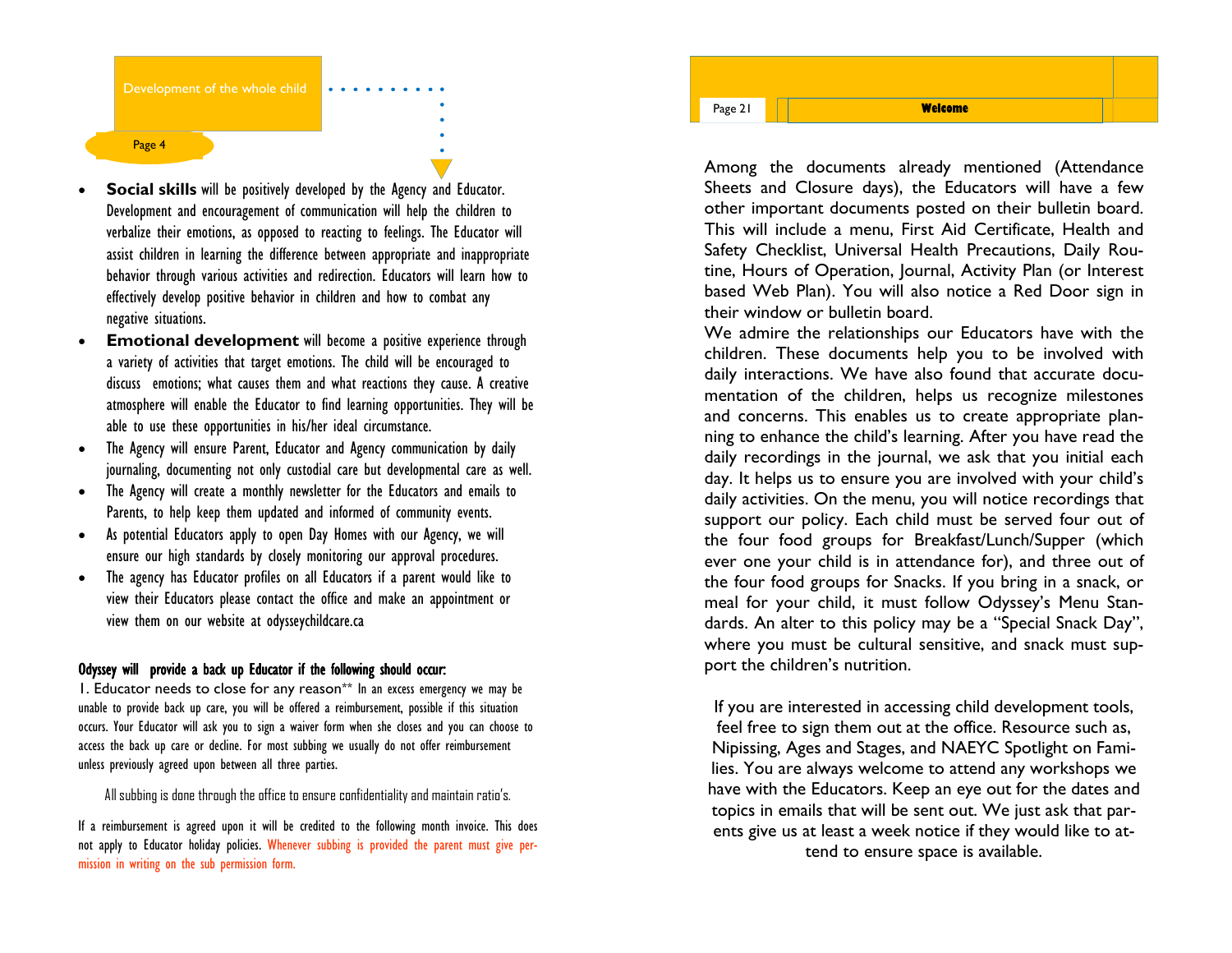#### **Just for you**

#### Page 20

#### **Your Role as the Parent:**

 **Attendance: Please ensure that you are documenting arrival and departure times (as accurate as possible) on the attendance sheets provided by your caregiver. Your initials daily and signature weekly, are required to confirm these are the hours your child was in care**. **Absences;** it is your responsibility to contact your Educator for any reason of absence. If your Educator is unavailable, you may contact the office and we will inform your Educator. **Subsidy;** if you have accessed subsidy you must sign the waiver that allows SWCFSA to speak with the

 agency about your account. You will then receive an expiry date from Subsidy as well as on your monthly invoice from Odyssey. If your subsidy is about to expire, you are obligated to make arrangements to reinstate your subsidy before it expires. You will be responsible for full fee in case of a subsidy short fall. You must inform subsidy of any extended days off (i.e. holidays) and any changes in living arrangements or income.

\*\*\*Please ensure your child has all necessary amenities. This includes items to help your child feel comfortable during his/her day (e.g.. a set of warmer and cooler clothing). Your Educator will request supplies that may change from season to season (e.g.. sunscreen and hat in the summer). If your child is in diapers, your Educator will need an ample supply of diapers, and wipes. For infants **not** on solids, you must pack enough baby food an<mark>d/or fo</mark>rmula for your child's daily needs. It is our policy that Educators teach hygiene with the children, thus your child(ren) will require a tooth brush, toothpaste, and a hairbrush.

 \*\*\*Please note that your Educator is not responsible for lost or damaged items, as well as any cleansing of soiled clothing. The soiled clothing will be placed in a bag for

Thank you for choosing our Agency. Your Family is our number one priority!! It is our goal to provide quality learning experiences with our administrative supports and strong Educator interactions. The purpose of this handbook is to become a reference for most of your potential questions. Keep in mind as you go through this handbook, we value your opinion and know that you may call us with further questions or suggestions.

## **What We Believe In…**

 \***Our Mission** is to support health, nutrition and social well being, in an environment that respects and encourages growth of the "whole child" while working collaboratively with the family to offer the best environment for the children in care.

\***Our vision** is to offer the community, childcare that natures and supports each family as a unique and individual unit. By strongly recognizing the importance of best practice techniques, our dedicated Educators will embrace the opportunity for quality care by utilizing all resources available to them.

\***The philosophy** of the Agency is to encourage development of the "whole child". Each child, being a unique individual, requires opportunities to develop at their own rate in each area of growth. Keeping in mind, each step has a specific importance in developing the "whole child".

\***It is the Agency's belief** that the Parent, in conjunction with the Educator and Agency, will strive to keep communication consistent between all three parties. Through this communication, each party will be able to effectively support and encourage the emotional, social, creative, physical and intellectual growth of each child.

\*The Agency will endeavor to recruit Educators who are committed to understanding child development and expanding their knowledge. We strongly believe that it is through the understanding of child development that optimum child care is facilitated. Any child expressing negative behavior will be redirected and positive behavior practices will be introduced. Early intervention is critical in any negative situation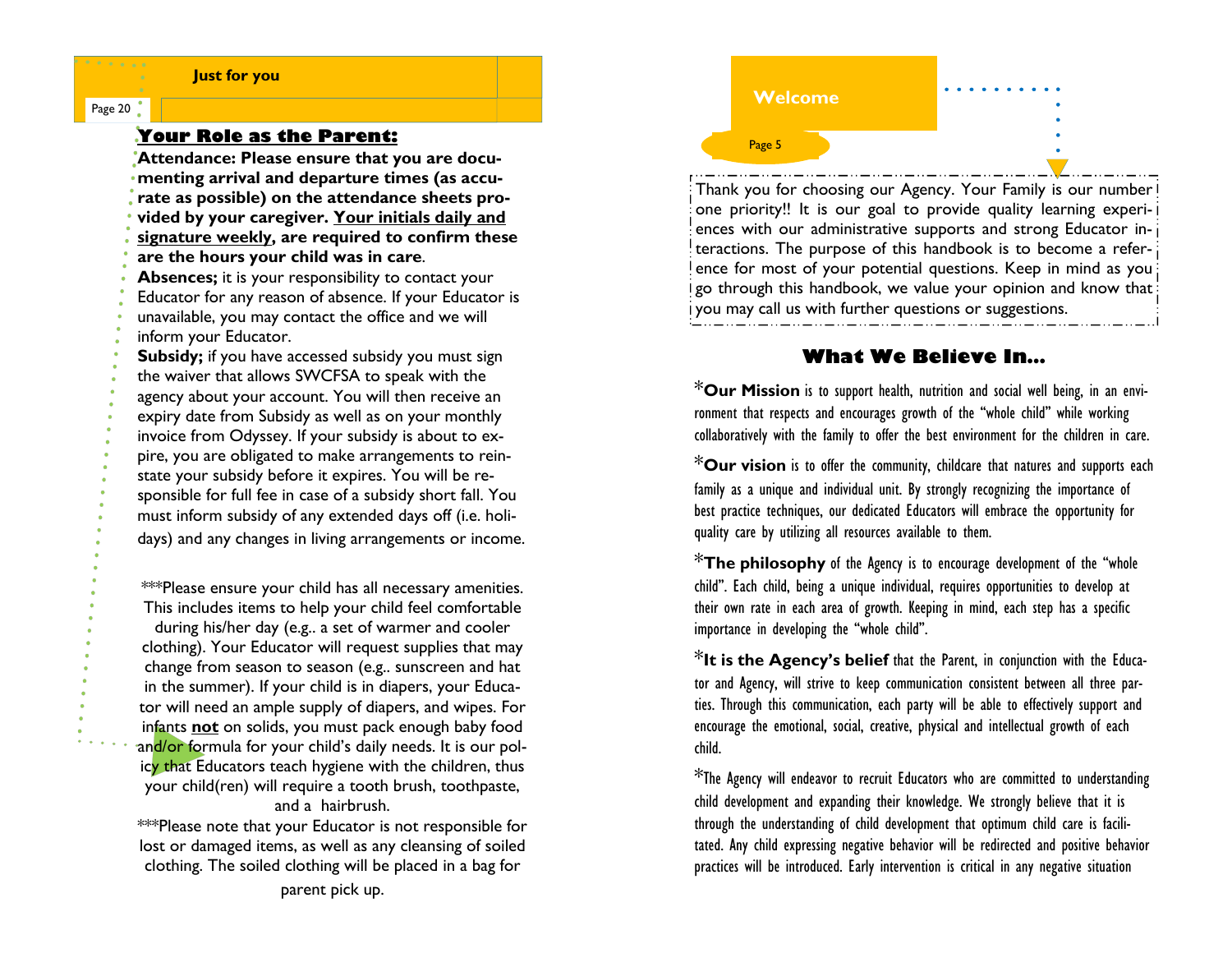

# **Discrimination Policy**

Odyssey Childcare strives to be a racist free organization. Expressions of discrimination or bias in any form will not be tolerated. Our goal is a climate of mutual respect and understanding in our family day homes and workplace. Odyssey Childcare recognizes and values the diverse racial and ethnocultural background of the community we support as well as our employees. We also acknowledge the barriers to employment, education as well as other social and economic opportunities experienced by racial and religious minorities. We are committed to eliminating these barriers. Odyssey Childcare does not tolerate prejudice, racism, discrimination or harassment of any kind in both the family day homes and the community. Our goal is to develop anti-racist values, attitudes and knowledge and practices among staff, Educators, families, volunteers. This will promote positive race and ethnic relations and to eliminate discrimination on the basis of culture, ethnicity, gender or religion. To achieve these goals Odyssey Childcare with ensure that all staff, Educators, families and volunteers will review the anti-racism policy and make a commitment to implement and promote the policy.

# **Harassment and Bullying Policy**

Odyssey Childcare is committed to creating and maintaining a workplace environment which fosters mutual respect, integrity and professional conduct. This policy includes any inappropriate conduct or comment by a person towards a co-worker, parent, volunteer or member of the community. Bullying and harassment are often characterized through insulting, hurtful, hostile, vindictive, cruel or malicious behaviors which undermine, disrupt or negatively impact another's ability to do his or her job and results in a harmful work environment of the employee. Bullying may be the result of deliberate intention or not. Depending upon the severity and impact of the behavior, a single significant incident may constitute bullying, if it is found to be sufficiently offensive, threatening or intimidating. To determine whether or not bullying has occurred, each situation must be examined reasonably and objectively, based on its specific facts. Examples of conduct or comments which might constitute bullying and harassment include:  $\lfloor \sqrt{k} \rfloor$  verbal, written or physical threats and intimidation  $\lfloor \sqrt{k} \rfloor$  insulting or derogatory remarks, gestures or actions  $\downarrow$  shouting, yelling  $\downarrow$  swearing and calling someone derogatory names ↳ targeting an individual through persistent, unwarranted criticism L public ridicule L vandaliz-



## **In an Emergency the Educator will:**

- Follow all Standard Precautions Preventing Blood Borne Infections (where applicable)
- Assess the situation (safety for all)
- ACT immediately
- GET HELP (Call appropriate emergency number)
- Call the Parent or Emergency contact if parent unavailable
- Release the child's medical data to paramedic/doctor
- Call the Agency
- Make out an accident report in full and submit to the Agency ASAP
- Participate in an investigations conducted by the Agency and/or CFSA or other law enforcement agencies as required.

You should be informed in advance as to the whereabouts of your child in case of an emergency evacuation. All Parents should be issued an Evacuation Slip before the child com-

#### mences care.

 The Agency will attend immediately to all emergencies. When the coordinator is unavailable, another person will be available for this express purpose. The Coordinator or designate will take over the whole Day Home so that the Educator is free to go with the injured child to the hospital, if necessary, or just "be there" for support for the Educator until the "stress level" of the situation decreases. The emotional well being of the uninjured children is also a concern.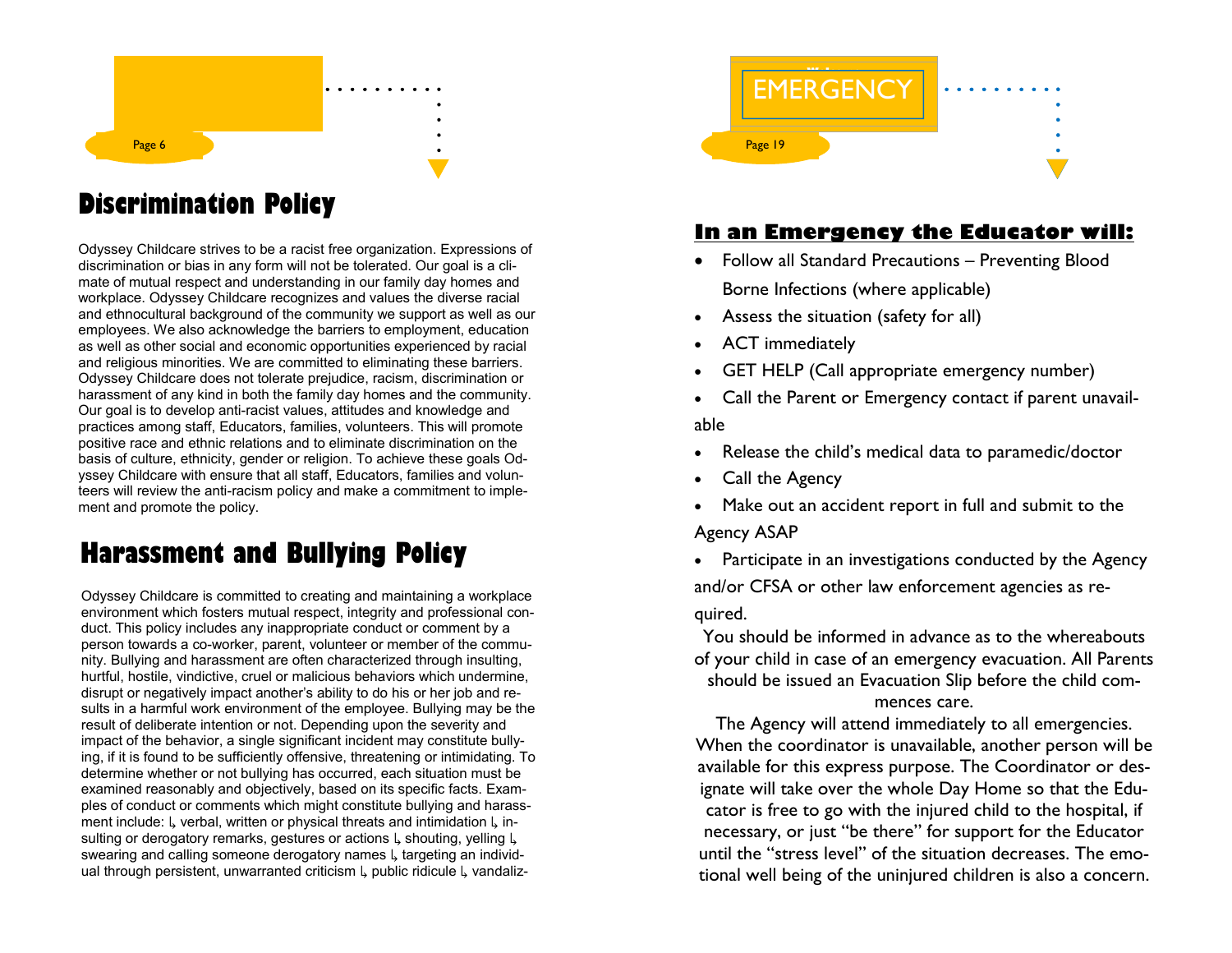

## **Transportation Agreements**

Permission for the Educator to take the children on any outing or fieldtrip must be given in writing by the parents prior to any outing taking place. This is done on the off site permission forms. The Educator must ensure that the utmost safety measures are taken. Outings are preplanned and must be outlines on the off site permission form. The Agency requires an Off Site Permission Form be signed by you, for outings where transportation is required. These documents include destination, transportation and supervision arrangements. These documents will be brought in at months end.

 \*\*\*Please note if you are requiring an "on going" transportation, such, to and from school, the Educator may do a form for up to four months at a time. For school transport it can

# **Accident / Incidents**

An accident/incident report must be filled out for all injuries while the child is in attendance at the Day Home. The Educator will inform you and the Agency ASAP of the incident. You must view the document upon arrival, and sign the bottom.

Critical Incidents (as pertaining to Standard 10A of the Family Day home Manual), must be reported by the Educator to the agency as soon as possible after the emergency and medical assistance is obtained and parents have been notified.



↳ spreading malicious rumours, gossip or negative innuendo. Bullying or harassment would not include: L the normal exercise of supervisory responsibilities, including performance reviews, direction, counseling and disciplinary action where necessary, provided they are conducted in a respectful, professional manner, in accordance with the Odyssey Childcare's policies and procedures; ↳ social interactions, jokes and bantering, which are mutually acceptable, provided the interactions are respectful and there is no negative impact for others in the work environment; and L disagreements, misunderstandings, miscommunication and/or conflict situations, provided the behavior of the individuals involved remains professional and respectful. Bullying or harassing behavior will not be tolerated by Odyssey Childcare. Parents are encourage to report any instances of bullying or harassment to the Director who will then take enforcement of corrective and/or disciplinary measures, where applicable.

WE WANT ALL CHILDREN AND THEIR FAMI-LIES TO FEEL WELCOME, INCLUDED AND APPRECIATED IN OUR PROGRAM. WE UNDERSTAND THE TRUST YOU ARE PUTTING IN US TO ASSIST YOU IN RAISING YOUR CHILD. WE WILL STRIVE EVERYDAY TO PROVIDE THE BEST INTERACTIONS AND OPPORTUNITES FOR YOUR CHILD TO LEARN AND GROW!

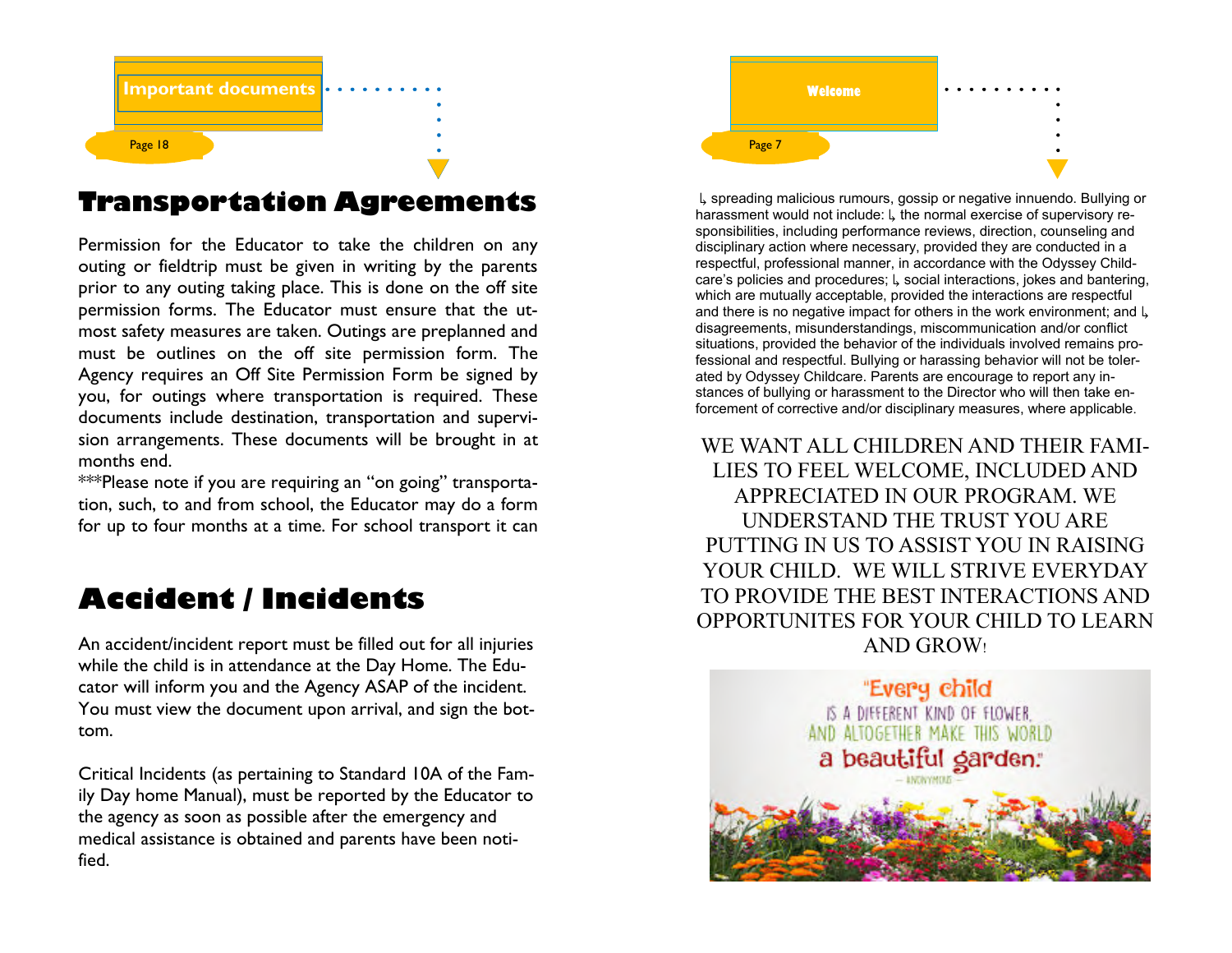# Page 8

## **Parent Involvement**

#### **Parent Involvement**

- Families, Educator and Agency will collaborate to support the development and success of the children in our program. We follow these guiding principles to support the partnership between families and staff: Families are unique. All families have strengths. Children and their families are part of a community. Families are experts about their children and are their first and most powerful influence. Parents have interests, roles and responsibilities in addition to their family duties There are many ways for a family to be involved with a child's care. The child, family and day homes all benefit from sharing information. There are many ways for you to be involved: Talk to your child's Educator. Visit the day home. Spent time in the home when your child is in care. Go on field trips and community walks. Attend special events like open houses, curriculum family nights and seasonal events. Share your interests, skills and hobbies. Share your family's cultural background (for example – family traditions, special recipes, language). Sharing Information. We want you to know all about your child's experiences at the childcare day home.
- We share information with families in many ways, including: At the Agency: Family Day homes: • Daily conversations • Message Board • Parent Board • Monthly e-bulletin • Daily routines posted in each day home • E-mails • Open Odyssey Facebook page • You are the expert on your child. Please let us know about any events, unusual circumstances or changes in your child's life that may affect his or her participation at the day home. Knowing this information helps staff to support your child. Please talk to your Educator or the Director anytime you have questions or concerns. We will ask you for your email address for billing and other important communication. We will not share your email address with anyone outside of Southwest Child and Family Services.



## **Web Page**

Our web site is continually growing. We would like to point out a few key features:

- 1. Some Educators are still sending in their profiles to be featured on our web site. Please feel free to take a minute to view them.
- 2. Under the links tab at the bottom of the first screen we have different links available for anyone visiting the site. Please contact us if there is a link you would like to see added.
- 3. Our monthly activity plans are posted on the website so you can see what your children may be working on during the day. We also post our monthly meeting minutes on the web site so the parents and community may see what we have been working on as an agency and workshops we have been holding for our Educators.
- 4. You will find our policies and procedures on the website. Please feel free to read them and give any suggestions on them or email with questions if you have any. We update our policies and procedures every November please feel free to give any input you have and we will do our best to incorporate them. Updates will be posted on the websites every year.
- 5. We have a suggestion box on the website that is anonymous. Feel free to use it at any time. We also have one in the office.
- 6. We are constantly trying to update our web page and make it easy to use. We have our updated forms on our webpage for easy access for parents and Educators. If there is anything else you would like to see up there contact the agency.

## **Activity Plans**

You will find the Activity Plan posted on the Educators bulletin board/available through an app, with the monthly activities and outings for the children. If the Educator changes something they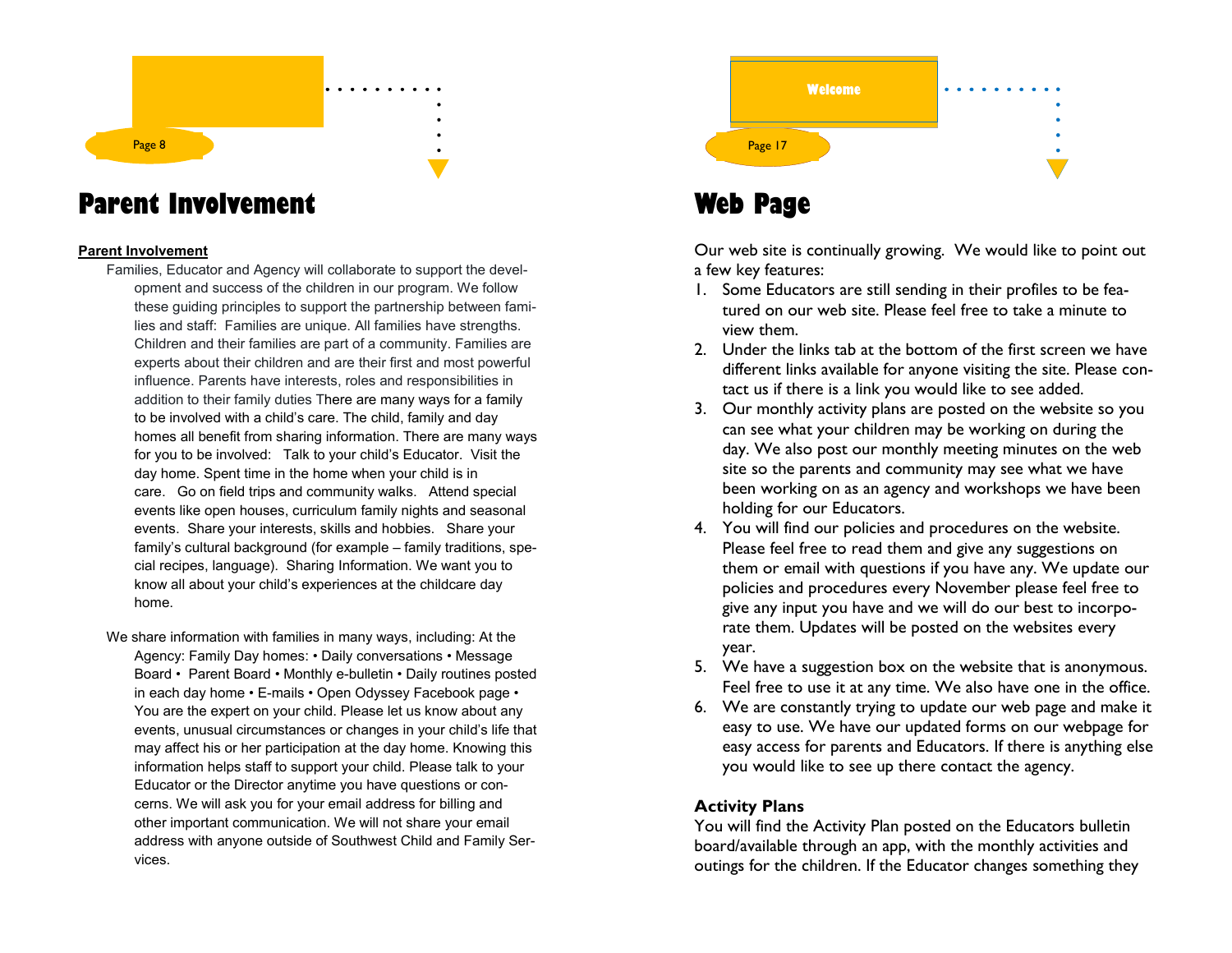

## **Menu's and Portable Records**

## **Menu's at Day Home**

 You will find weekly menu's posted on your Educators bulletin board indicating what the children will be eating that day. In accordance with Standard 12 in the Family Day Home Standards Manual meals and snacks will be served at appropriate times, in sufficient quantity and according to each child's needs. The menu plan must show four out of four food groups for lunch and three out of four food groups for snacks. If a Parent brings in a snack or meal for their child, it must follow the Canada Food Guide, and Odyssey's menu Standards. This may not include a "Special snack day". If the snack or meal does not meet the requirements as set out by Odyssey and the Canada Food Guide the Educator will supplement the snack or meal to ensure it does.

**Cultural Preferences—In a situation where there are cultural** parameters the Educator and Agency will support the parents as long as the food falls into one of the Canada Food Guide sections.

#### **Potable Records**

 As per Standard 3 in the Family Day Home Manual – Educators must maintain a complete/portable record for each child in care, including their own, which must be taken on all outings and must include:

- child's full name and date of birth;
- paren<sup>t</sup>'s full name, home address, work address, home tele phone number and work telephone number;
- one emergency contact name, address and telephone numbers;
- relevant health information including medical condition(s) and immunization status.

 This information will be kept in a backpack and taken on any outings with the Educator and children.

Page 9 **Welcome** 

# **Parent Involvement**

Every effort is made to work together with the families in all aspect of the development of the child (discipline, nutrition, attire etc.). If an occasion arises where the families beliefs may contradict Odyssey Childcare's policies and procedures, a meeting with the family, Educator and the Director will take place to discuss the concerns and if necessary create different strategies to accommodate the request of the family while meeting the policies and procedures of Odyssey Childcare. In situations where a compromise can't be reached to meet the needs of the family and the policies and procedures of the agency; the policy and procedures of Odyssey Childcare will be followed.

Parent must give written acknowledgement of the substitution arrangements made by Odyssey Childcare prior to the substitute care. The forms (Parent Acknowledgment of Alternate Care) will be at the Educator's homes and signed by the parent upon arrival. If time and arrangement allow the contracted Educator will submit the document prior to leaving for extended holidays or the parent may come into the office and sign the form.

Parents must be aware of where their children are at all times. Educators may not take the children off-site without written permission from the parent. An off-site permission form must be thoroughly completed by the Educator and signed by the parent BEFORE the child may participate in the off -site activity.

Odyssey will give parents information or refer them to community organizations or services when requested or needed.

Prior to every November in the parent newsletters the agency will discuss the upcoming renewal of the policies and procedures and ask for any input from families through email, website, coming into the office or phone calls.

Parents will be given a new copy of the parent handbook every January as well as a yearly survey asking for input. Parents are notified upon contract signing of the suggestion boxes in the office and on the website.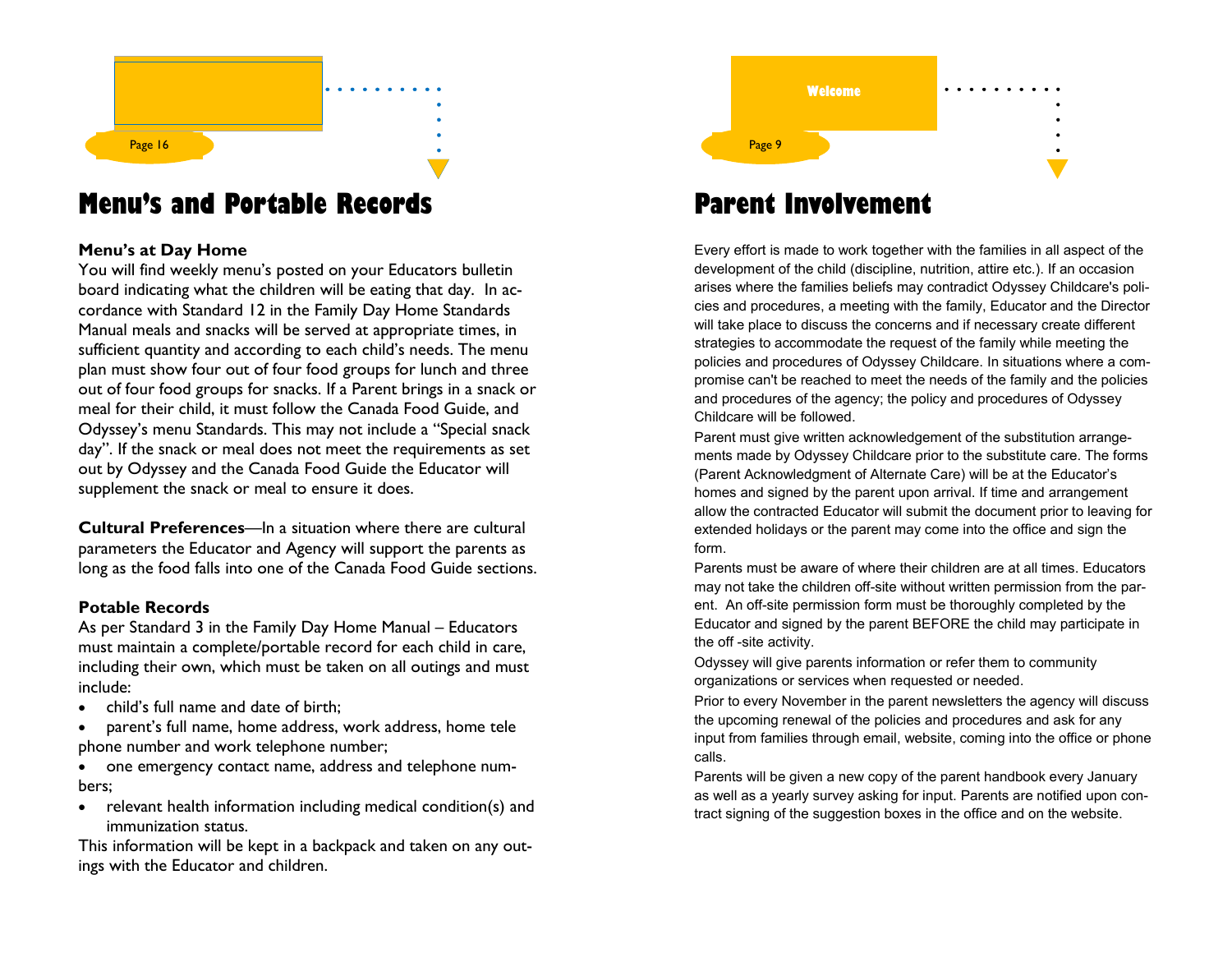

\*\*\*Please note that these designated days are holiday specific and are not banked and used at another time of the year. For example, the Remembrance Day holiday cannot be "saved" and used at Christmas.

\*\*\* These days are not included in your contract. Thus, there will be no reimbursements for designated closure days.

| 1. New Years Day $\sim$    | Friday, Jan. 1, 2021       |
|----------------------------|----------------------------|
| 2. Family Day $\sim$       | Monday, Feb. 15, 2021      |
| 3. Good Friday $\sim$      | Friday, April, 2, 2021     |
| 4. Easter Monday $\sim$    | Monday, April 5, 2021      |
| 5. Victoria Day $\sim$     | Monday, May 24, 2021       |
| 6. Canada Day $\sim$       | Thursday, July 1, 2021     |
| 7. Civic Holiday $\sim$    | Monday, Aug. 2, 2021       |
| 8. Labor Day $\sim$        | Monday, Sept. 6, 2021      |
| 9. Thanksgiving $\sim$     | Monday, Oct. 11 2021       |
| 10. Remembrance $Day \sim$ | Thursday, Nov. 11, 2021    |
| <b>11. Christmas Eve</b>   | Friday, Dec. 24, 2021      |
|                            | (in lieu of Christmas Day) |
| 13. Boxing Day $\sim$      | Monday, Dec. 27, 2021      |
|                            | (in lieu of Boxing Day)    |
| 14. New Years Day $\sim$   | Monday, Jan. 3, 2022       |



# **Continued**

## **Ages and Stages**

 We have in the office the kit for Ages and Stages. All Educators and parents are welcome to utilize this tool. Educators have had a workshop on the Ages and Stages and the two office staff have completed the full days training. If you have questions or concerns or would like a copy for your child on the Ages and Stages please feel free to contact the office.

## **Daily Outings**

 Any time a Educator leaves the confines of her yard with the children she will fill out an off site permission form for parents to sign prior to leaving the house or yard. Educators will discuss with children when going on a field trip the safety rules, where they are going, what to expect on the field trip, who they might see and who they may need to listen to during the field trip. This will also be discussed with any other adult going on the field trip and this discussion will happen prior to the field trip. Please see the transportation section for details on signing documents.

## **Miscellaneous**

 Children will only be released to parent approved adults over the age of sixteen. This should be written on the application for care and the parent will let the Educator know if anyone different will be picking up the children and give a brief description. Anyone who the Educator has not met must produce photo ID before they are allowed to take the child(ren).

The Agency requires updated immunization records on all children in care. Please ensure these are submitted to the office. If you choose not to immunize please provide the Agency with a signed and dated letter in regard to this.

Educators and the Agency must have the most up to date information on the families so please ensure to contact us with this and we will update the appropriate forms.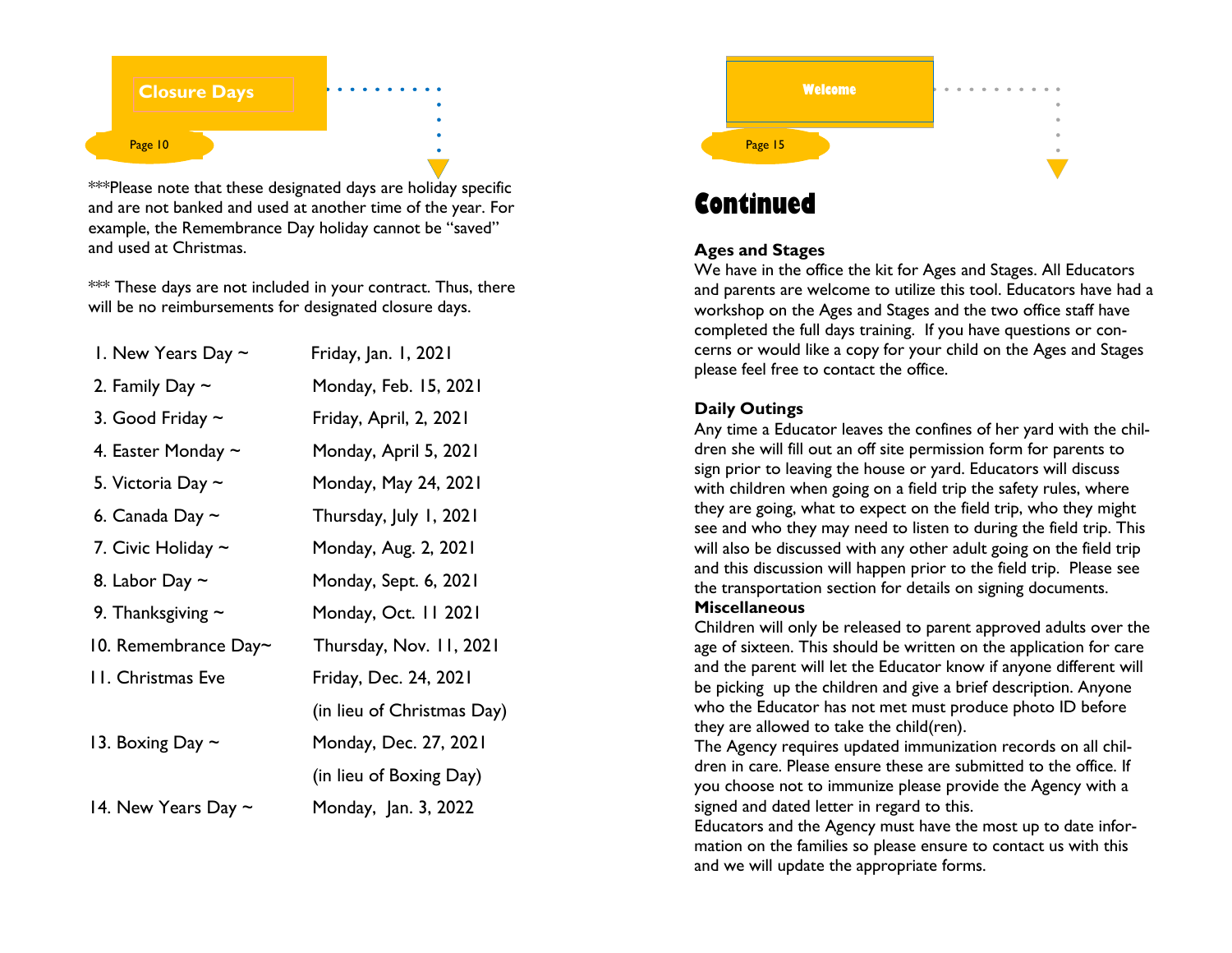# Page 14

## **Your Child's Health and Safety**

## **Personal Hygiene**

 We strive to teach your children personal hygiene skills. We request that you provide personal grooming items for your children to have at day home. In addition to the regular items you may supply a toothbrush and toothpaste if you would like your Educator to follow up on dental health in the day home. If you choose to have your child's teeth brushed without paste please let your Educator know just to do it with water.

## **Allergies**

 Odyssey has a policy that states Educators must post all allergies in the home to ensure all adults are aware of them and the health of the children. Please ensure to make your Educator aware of any allergies your child may have. Please also make sure this is documented on the application for care as well as follow up with the Agency of any emerging health concerns.

## **Medication**

 Educators must be aware which (if any) children in their homes use emergency medications, where the medications are stored and how to administer them if necessary. If your child has had any medication or herbal remedies in the morning before going to day home you must put it in writing so the Educator is aware of the medication and the reason. The Educator will monitor the child for any reaction. This form can be found on our website or in the Educators home. NO medication may be given in the day home without prior authorization from the agency staff. Medication must be brought to the agency and the proper documentation will be filled out and sent with the parent for the Educator. When the authorization period on a medication has ended the Educator will ensure to return it to the parent and document on the form what day it was returned and parents must sign they have received it.



Please visit www.child.aiberta.ca/home/documents/childcare/ pdf\_Info\_Parents\_using\_regulated\_child\_care.pdf for the most current information on the illness standard from the government of Alberta. The Educator has the right to refuse care to a child who is ill without a Doctor's consent to attend. **NO MEDICATION MAY BE GIVEN BY THE EDUCATOR WITHOUT WRITTEN AUTHORIZATION FROM THE PARENT AND THE AGENCY. This is excluding topical, over the counterrash cream.** Medication must come from the original container, and be administered according to the label. In the event of a Educator's own child becoming ill, depending on the diagnosis, the parent will be given a choice of taking the child to a substitute Day Home or remaining in their own Day Home. When a child becomes ill in the Day Home, the parent will be called to pick up the child. The parent must sign the illness document which states that the child was picked up from the day home, the symptoms and the time. That parent may be asked to take the child to the doctor, in which case a Doctor's Consent Form will be given to the parent to be filled out by the Doctor. A child who has been excluded from the Day Home due to illness may return when the Doctor Consent Form has been returned to the Educator and does not specify that the child should be excluded or 24 hours after symptoms are gone.

 **Pandemic Policy:** Odyssey Childcare will **AT A MINIMUM** follow all guidance set forth by the appropriate levels of government. When making procedural decisions we take into consideration the guidance of all the agencies we report to. We also discuss the situation carefully with your day home Educator prior to deciding on what steps to take next. Every individual decision we make is done with what we believe to be the best for our Educators and families in care. As guidelines may constantly change our policy will remain fluid as well to accommodate changing guidelines and protocols.